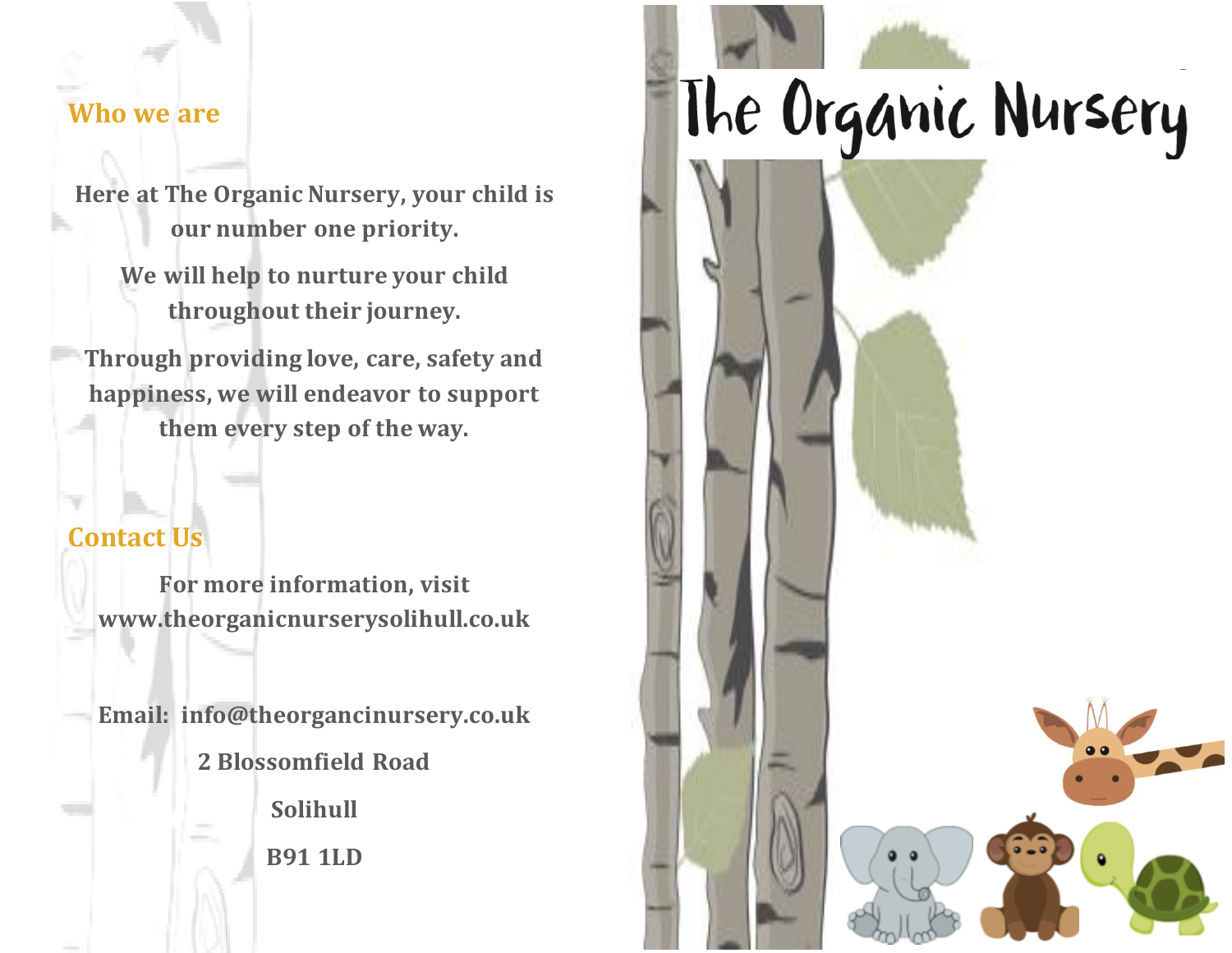# Table of Contents





Thank you for your interest in The Organic Nursery.

Our 45 place nursery, is an open plan space, divided over 3 rooms:

Room 1: Crawlers & Cruisers

Room 2: Moovers & Groovers

Room 3: Wigglers & Gigglers

Our shared spaces allow us to create an environment where children are able to move freely, develop social skills, explore, and instinctively engage in, embrace and direct their own learning, under the guidance and supervision of our experienced staff.

Here at The Organic Nursery, we believe that every child is unique, special and precious. We will support, care, respect and encourage our children on their learning journey. Through providing a vibrant curriculum we will be able to stimulate all senses, helping our children to learn through play. We care as much as you do.

### Our Ethos:

Through our provision of a stimulating, safe, educational environment, we will nurture our children with care, compassion and love, allowing each child to flourish and make progress during these first early years.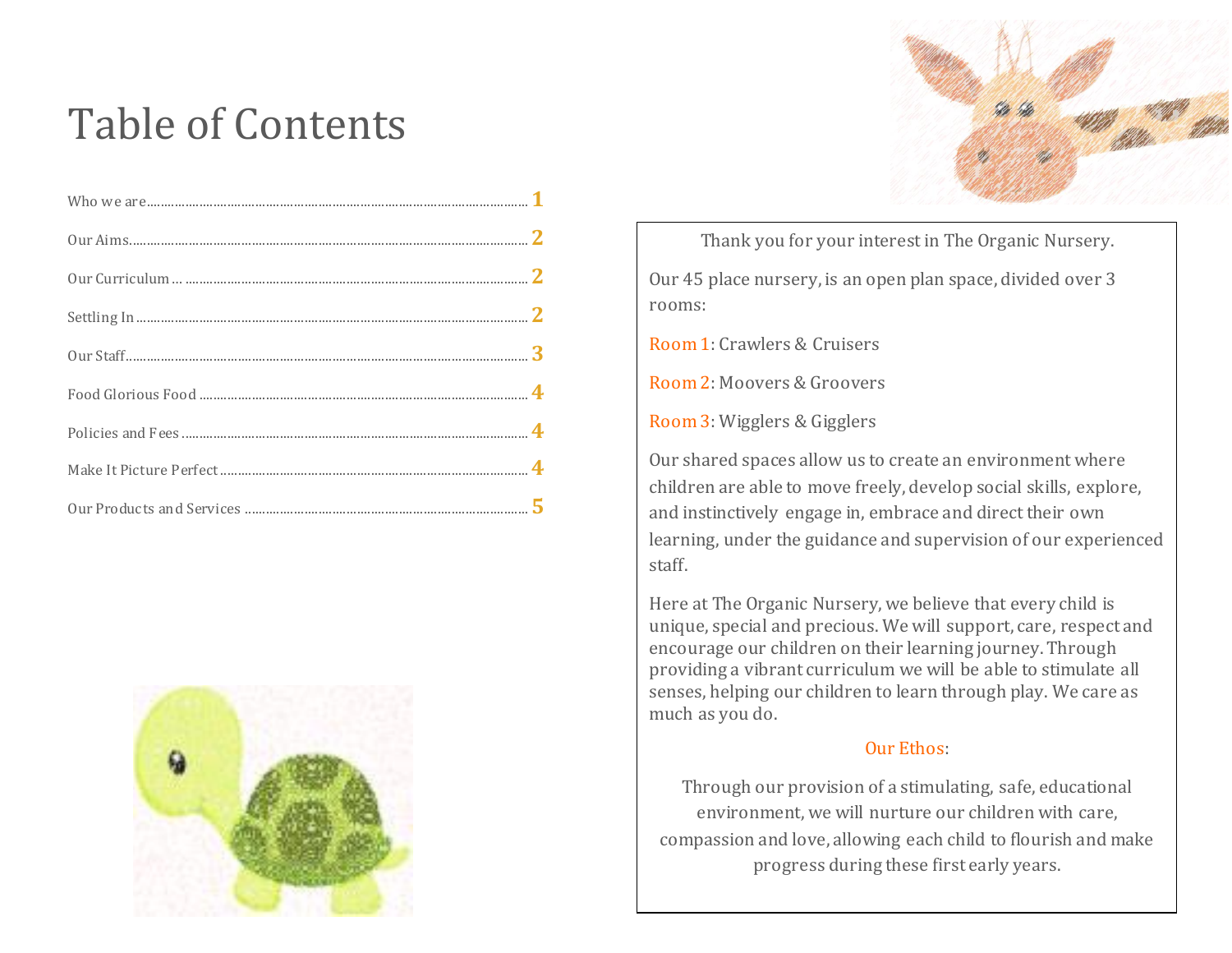#### Our Aims:

To provide a vibrant, engaging, fun, safe, secure environment that encourages curiosity, exploration and investigation through play; supporting early learning and development.

To nurture every child as an individual, reading and responding to their needs, putting them at the centre of curriculum planning, giving them the best possible start to life.

Respect each child's independence, their individuality, tune into their way of learning, providing rich experiences to suit their needs.

To work in partnership with parents to support each child, allowing a seamless continuation of their development at home.

#### To listen.

To be ambitious for and have high yet realistic expectation of your child.

**Water, sand and messy play**

**Role play and imaginative opportunities**

**Heuristic play allowing for self-discovery, engendering a love of learning**

**Construction and small world play**

**Story telling**

**Dance, Music, Physical and sensory experiences**

**Creative workshop Investigating nature** 

 **Literacy and numeracy development**

The Early Years Foundation Stage.

Our Crawlers and Cruisers Room can accommodate up to 12 babies. The layout of the room allows them to explore and discover the world around them. We provide opportunities for messy play, music, sensory opportunities and physical development in an environment where they lead the direction of play! And when it's time to relax, there is a place for that too, with each child's own sleep area and their own personal handmade blanket.

Our Movers and Groovers Room can accommodate up to 23 toddlers. Again, allowing them to explore, be creative, develop their independence and allow their imaginations to run free. The space and activities are ever changing to spark and arouse curiosity, encouraging development in all areas of the early years framework

We have our very own Bookworm Balcony – an area specifically designed to help develop and encourage their literacy skills whilst awakening their imaginations and crucially, engendering a love or reading and the written word.

Our Wigglers and Gigglers Room can accommodate 12 preschool children. As we are able to offer a free flow experience of the different development areas, the children are constantly free to use all of the spaces, exploring that which has sparked their curiosity at any given time.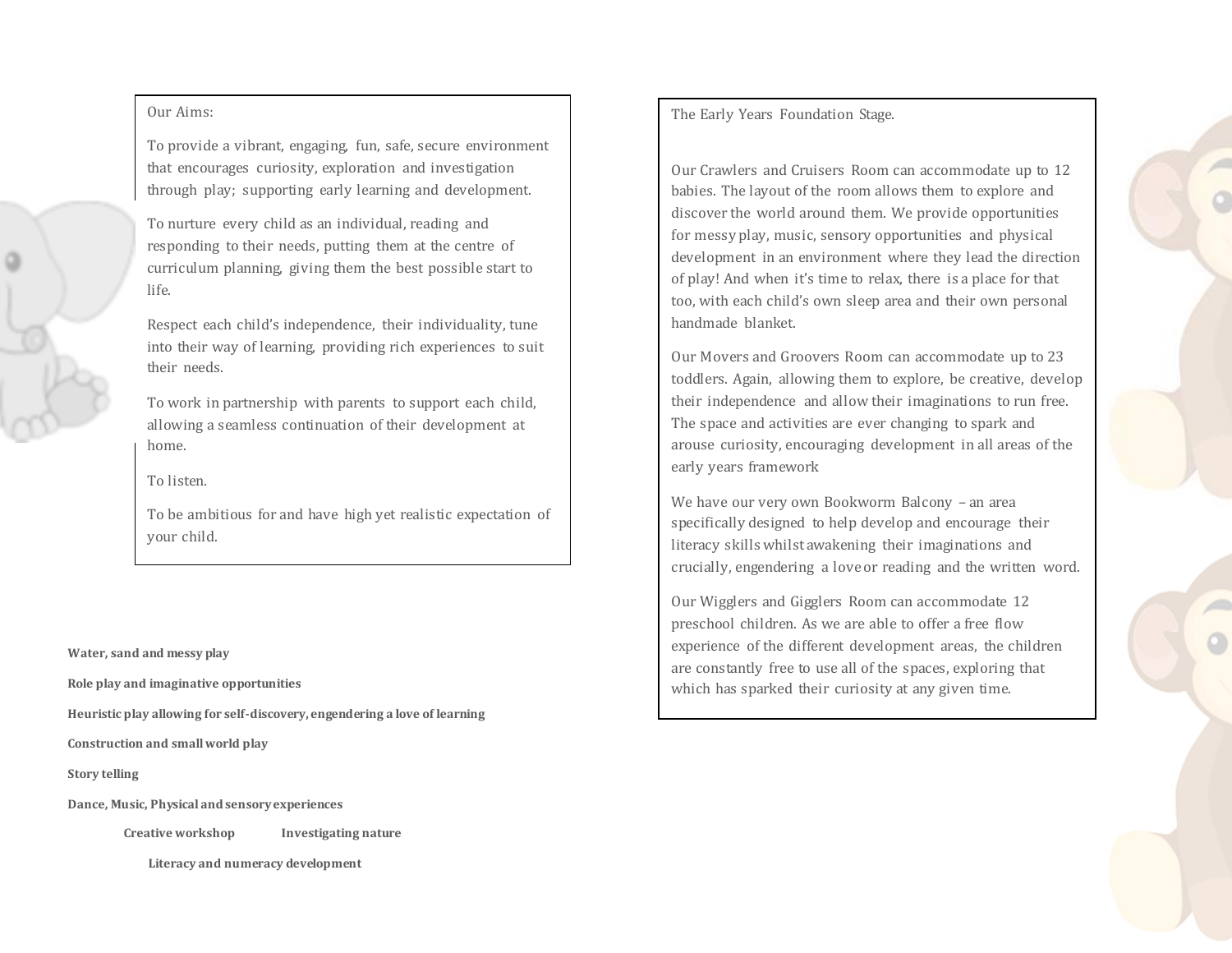# We would love to meet you!

#### Come and see us!

The best way to see what we are about is to come and see our children and staff in action. You are welcome to book a visit at a time that is convenient to you, when you will be given a tour of the nursery whilst your child gets involved in a range of activities taking place at that time, giving you the opportunity to observe us on a typical day and ask any questions you may have.

If you decide to place your child in our care, you will complete the online registration document which will secure your place. We will then plan your settling in sessions. Every child is different and we will offer as many settling in sessions as you and your child need. We want you both to feel happy when it comes to their first session going solo. This will be guided by YOU as you know your child best!

We want to build a long term relationship together, initially enjoying sessions together, then, at each child's pace, increasing the amount of time your children are left unaccompanied by you.

### Our Staff

**We have a highly experienced, professional, caring team of staff, who are dedicated, enthusiastic and take pride in supporting our children to achieve their potential. Through providing a fun, loving and nurturing environment we strive to give the best possible opportunities for our children.** 

All our staff are fully trained and our selection process is rigorous, We appoint staff who are, passionate about childcare, are sensitive to the needs of our children, are well able to support and promote development and most importantly, are committed to the development and progress of each child in our care.

Our staff are DBS checked and have first aid qualifications. They are kept informed of any new developments in the field of childcare, and are given continuous training opportunities to ensure that we can provide the quality care your child deserves.

#### Our Parents

The final and equally important team member is YOU- the parent. We all want the same thing - to give your child the best possible start in life. Together, working in partnership, we can ensure the uniqueness of your child is encouraged, supported and celebrated

We provide various resources to keep you well informed about your child's development and we will communicate at every possible opportunity, making sure you feel secure in knowing you child is in the best possible care.